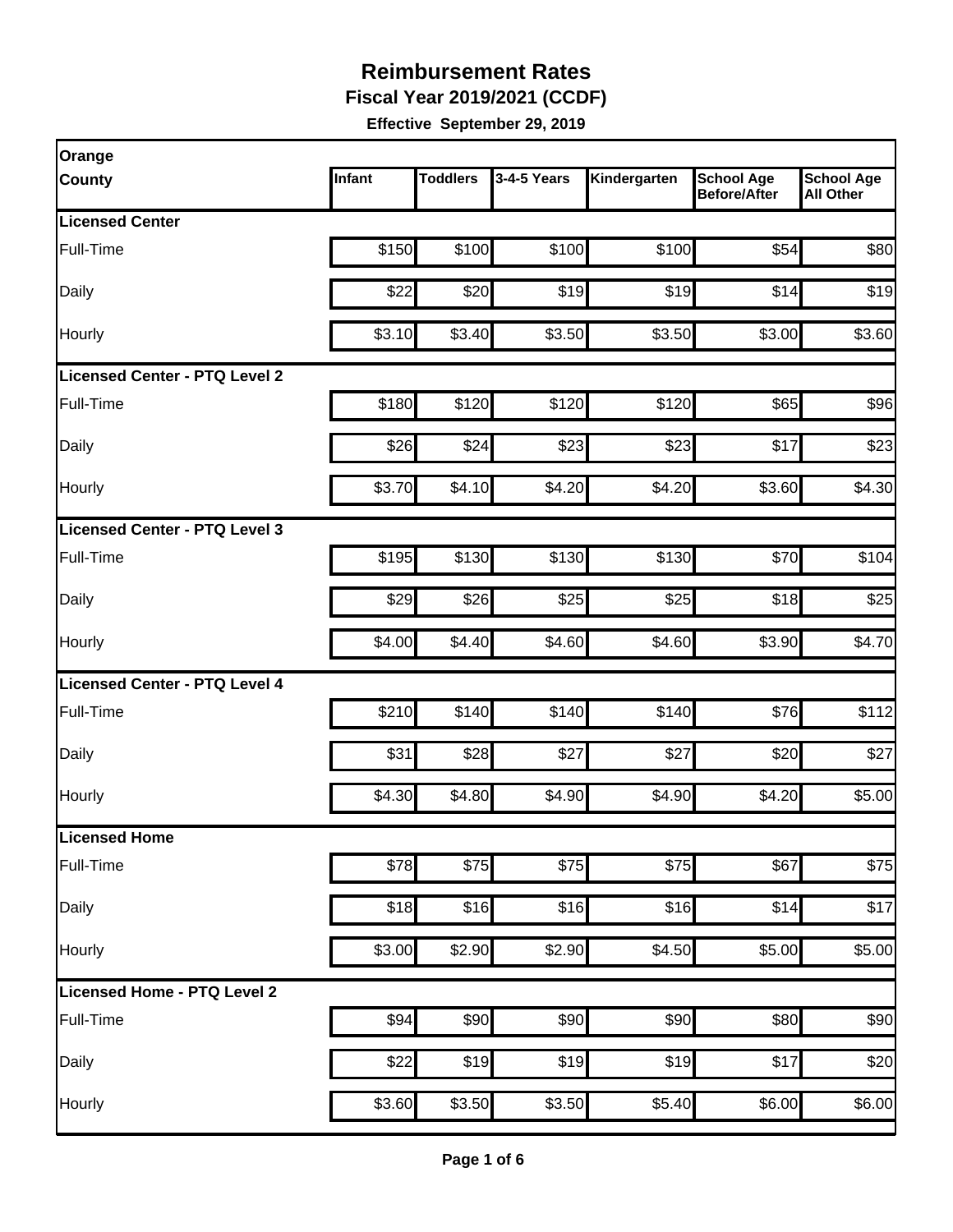**Fiscal Year 2019/2021 (CCDF)** 

| Orange                                   |        |                 |             |                   |                                          |                                       |
|------------------------------------------|--------|-----------------|-------------|-------------------|------------------------------------------|---------------------------------------|
| County                                   | Infant | <b>Toddlers</b> | 3-4-5 Years | Kindergarten      | <b>School Age</b><br><b>Before/After</b> | <b>School Age</b><br><b>All Other</b> |
| Licensed Home - PTQ Level 3              |        |                 |             |                   |                                          |                                       |
| Full-Time                                | \$101  | \$98            | \$98        | \$98              | \$87                                     | \$98                                  |
| Daily                                    | \$23   | \$21            | \$21        | \$21              | \$18                                     | \$22                                  |
| Hourly                                   | \$3.90 | \$3.80          | \$3.80      | \$5.90            | \$6.50                                   | \$6.50                                |
| <b>Licensed Home - PTQ Level 4</b>       |        |                 |             |                   |                                          |                                       |
| Full-Time                                | \$109  | \$105           | \$105       | \$105             | \$94                                     | \$105                                 |
| Daily                                    | \$25   | \$22            | \$22        | \$22              | \$20                                     | \$24                                  |
| Hourly                                   | \$4.20 | \$4.10          | \$4.10]     | \$6.30            | \$7.00                                   | \$7.00                                |
| <b>Registered Ministry</b>               |        |                 |             |                   |                                          |                                       |
| Full-Time                                | \$134  | \$67            | \$67        | \$34              | \$27                                     | \$64                                  |
| Daily                                    | \$22   | \$14            | \$14        | \$14              | \$13                                     | \$13                                  |
| Hourly                                   | \$3.10 | \$3.10          | \$2.70      | \$2.80            | \$2.70                                   | \$2.70                                |
| <b>Registered Ministry - PTQ Level 1</b> |        |                 |             |                   |                                          |                                       |
| Full-Time                                | \$142  | \$84            | \$84        | \$67              | \$41                                     | \$72                                  |
| Daily                                    | \$22   | \$17            | \$17        | \$17              | \$14                                     | \$16                                  |
| Hourly                                   | \$3.10 | \$3.30          | \$3.10      | \$3.20            | \$2.90                                   | \$3.20                                |
| <b>Registered Ministry - PTQ Level 2</b> |        |                 |             |                   |                                          |                                       |
| Full-Time                                | \$180  | \$120           | \$120       | $\overline{$}120$ | \$65                                     | \$96                                  |
| Daily                                    | \$26   | \$24            | \$23        | \$23              | \$17                                     | \$23                                  |
| Hourly                                   | \$3.70 | \$4.10          | \$4.20      | \$4.20            | \$3.60                                   | \$4.30                                |
| <b>Registered Ministry - PTQ Level 3</b> |        |                 |             |                   |                                          |                                       |
| Full-Time                                | \$195  | $\sqrt{$130}$   | \$130       | \$130             | \$70                                     | \$104                                 |
| Daily                                    | \$29   | \$26            | \$25        | \$25              | \$18                                     | \$25                                  |
| Hourly                                   | \$4.00 | \$4.40          | \$4.60      | \$4.60            | \$3.90                                   | \$4.70                                |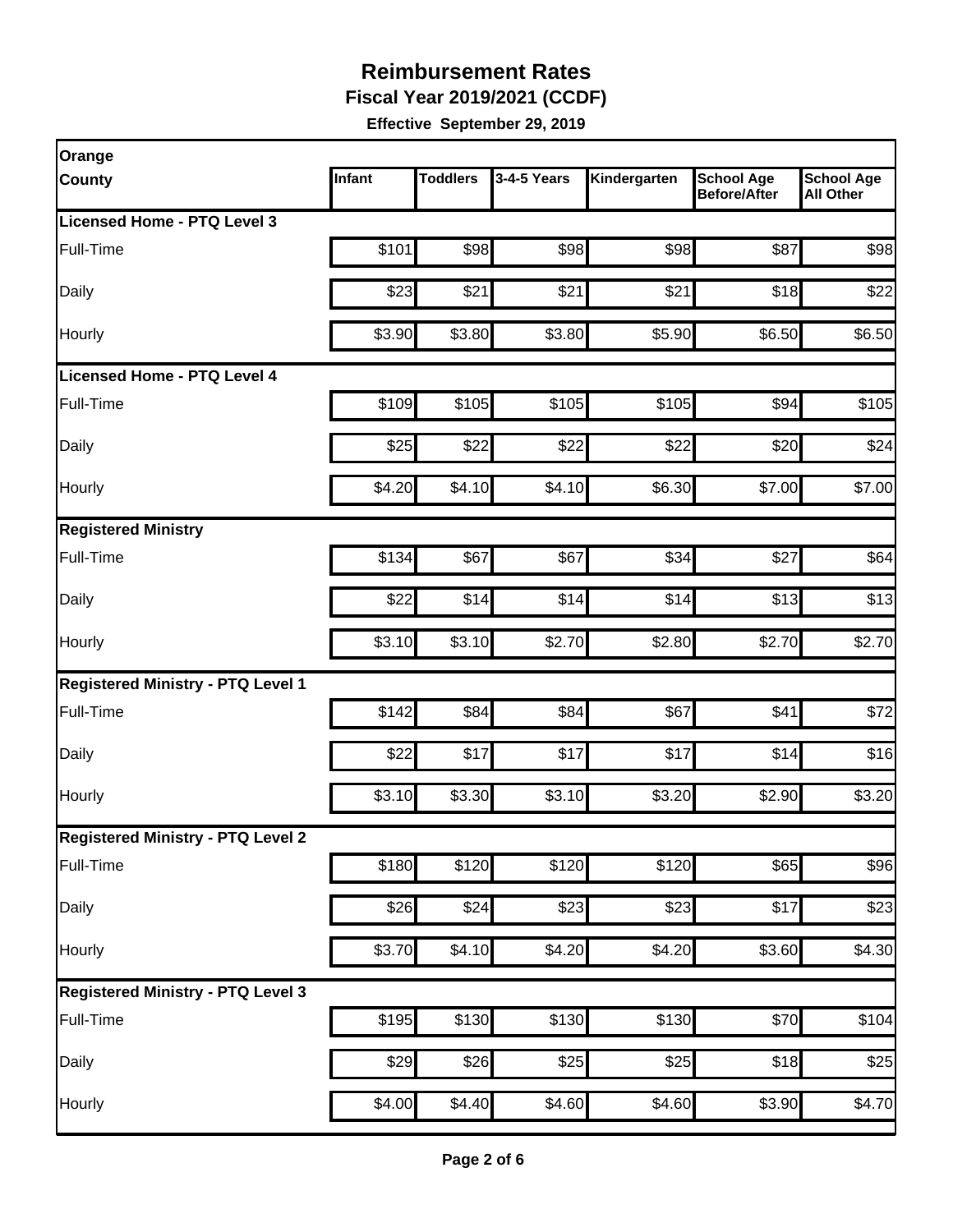**Fiscal Year 2019/2021 (CCDF)** 

| Orange                                   |        |                 |             |              |                                          |                                       |  |  |  |
|------------------------------------------|--------|-----------------|-------------|--------------|------------------------------------------|---------------------------------------|--|--|--|
| <b>County</b>                            | Infant | <b>Toddlers</b> | 3-4-5 Years | Kindergarten | <b>School Age</b><br><b>Before/After</b> | <b>School Age</b><br><b>All Other</b> |  |  |  |
| <b>Registered Ministry - PTQ Level 4</b> |        |                 |             |              |                                          |                                       |  |  |  |
| Full-Time                                | \$210  | \$140           | \$140       | \$140        | \$76                                     | \$112                                 |  |  |  |
| Daily                                    | \$31   | \$28            | \$27        | \$27         | \$20                                     | \$27                                  |  |  |  |
| Hourly                                   | \$4.30 | \$4.80          | \$4.90      | \$4.90       | \$4.20                                   | \$5.00                                |  |  |  |
| <b>Exempt Center</b>                     |        |                 |             |              |                                          |                                       |  |  |  |
| Full-Time                                | \$134  | \$67            | \$67        | \$34         | \$27                                     | \$64                                  |  |  |  |
| Daily                                    | \$22   | \$14            | \$14        | \$14         | \$13                                     | \$13                                  |  |  |  |
| Hourly                                   | \$3.10 | \$3.10          | \$2.70      | \$2.80       | \$2.70                                   | \$2.70                                |  |  |  |
| <b>Accredited Exempt Center</b>          |        |                 |             |              |                                          |                                       |  |  |  |
| Full-Time                                | \$165  | \$110           | \$110       | \$110        | \$57                                     | \$88                                  |  |  |  |
| Daily                                    | \$24   | \$22            | \$21        | \$21         | \$15                                     | \$21                                  |  |  |  |
| Hourly                                   | \$3.40 | \$3.70          | \$3.90      | \$3.90       | \$3.30                                   | \$4.00                                |  |  |  |
| <b>Exempt Home</b>                       |        |                 |             |              |                                          |                                       |  |  |  |
| Full-Time                                | \$57   | \$58            | \$57        | \$48         | \$27                                     | \$57                                  |  |  |  |
| Daily                                    | \$13   | \$13            | \$12        | \$12         | \$5                                      | \$12                                  |  |  |  |
| Hourly                                   | \$2.10 | \$2.20          | \$2.10]     | \$1.70       | \$1.30                                   | \$1.70                                |  |  |  |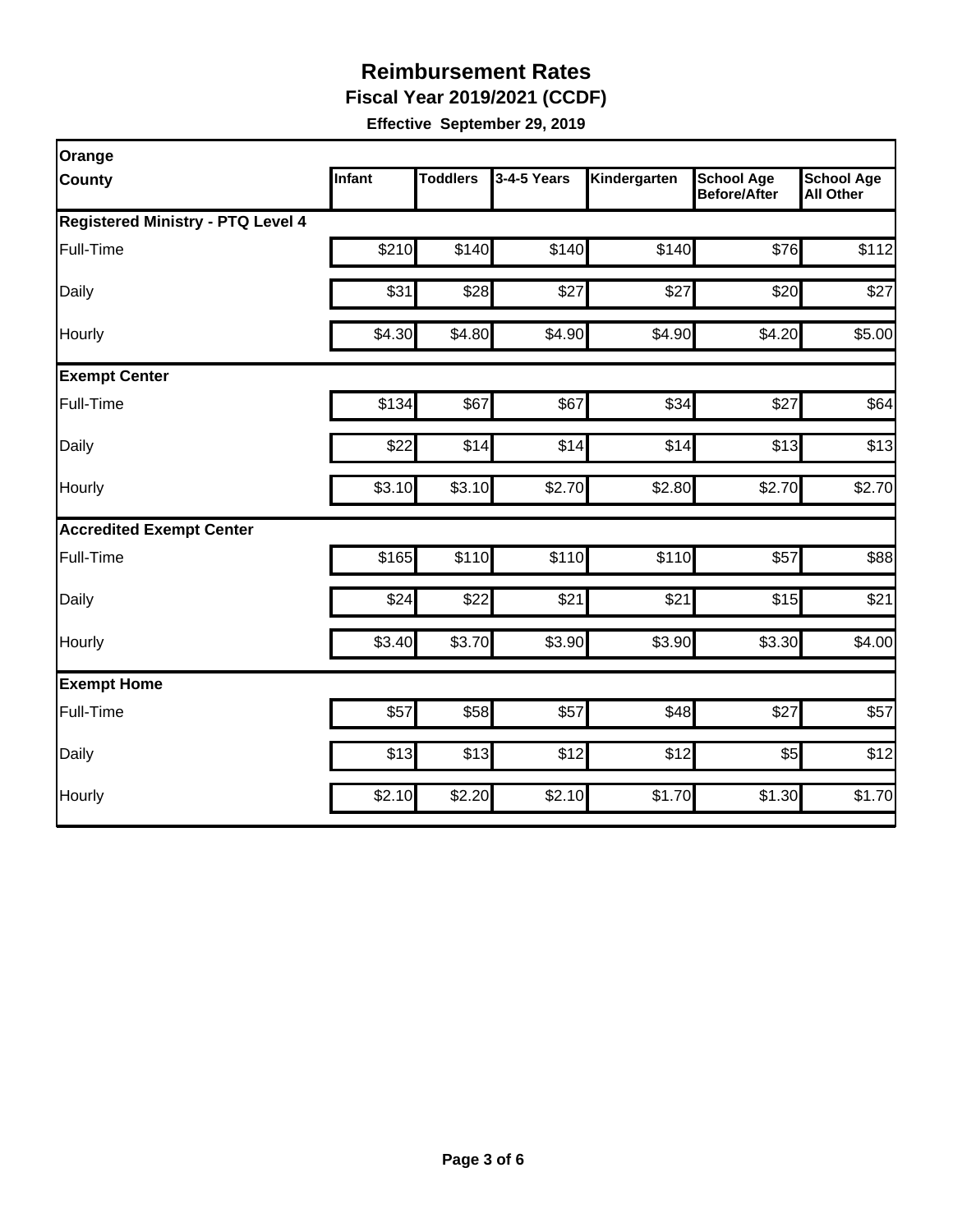#### **Reimbursement Rates School Year 2019/2021 (OMW Pre-K)**

| Orange                        |        |                 |             |              |                                          |                                       |
|-------------------------------|--------|-----------------|-------------|--------------|------------------------------------------|---------------------------------------|
| <b>County</b>                 | Infant | <b>Toddlers</b> | 3-4-5 Years | Kindergarten | <b>School Age</b><br><b>Before/After</b> | <b>School Age</b><br><b>All Other</b> |
| Licensed Center - PTQ Level 3 |        |                 |             |              |                                          |                                       |
| Full-Time                     |        |                 | \$143.00    |              |                                          |                                       |
| Daily                         |        |                 |             |              |                                          |                                       |
| Hourly                        |        |                 |             |              |                                          |                                       |
| Licensed Center - PTQ Level 4 |        |                 |             |              |                                          |                                       |
| Full-Time                     |        |                 | \$154.00    |              |                                          |                                       |
| Daily                         |        |                 |             |              |                                          |                                       |
| <b>Hourly</b>                 |        |                 |             |              |                                          |                                       |
| Licensed Home - PTQ Level 3   |        |                 |             |              |                                          |                                       |
| Full-Time                     |        |                 | \$107.80    |              |                                          |                                       |
| Daily                         |        |                 |             |              |                                          |                                       |
| Hourly                        |        |                 |             |              |                                          |                                       |
| Licensed Home - PTQ Level 4   |        |                 |             |              |                                          |                                       |
| Full-Time                     |        |                 | \$115.50    |              |                                          |                                       |
| Daily                         |        |                 |             |              |                                          |                                       |
| Hourly                        |        |                 |             |              |                                          |                                       |
| VCP Ministry - PTQ Level 0    |        |                 |             |              |                                          |                                       |
| Full-Time                     |        |                 | \$73.70     |              |                                          |                                       |
| Daily                         |        |                 |             |              |                                          |                                       |
| Hourly                        |        |                 |             |              |                                          |                                       |
| VCP Ministry - PTQ Level 3    |        |                 |             |              |                                          |                                       |
| Full-Time                     |        |                 | \$143.00    |              |                                          |                                       |
| Daily                         |        |                 |             |              |                                          |                                       |
| Hourly                        |        |                 |             |              |                                          |                                       |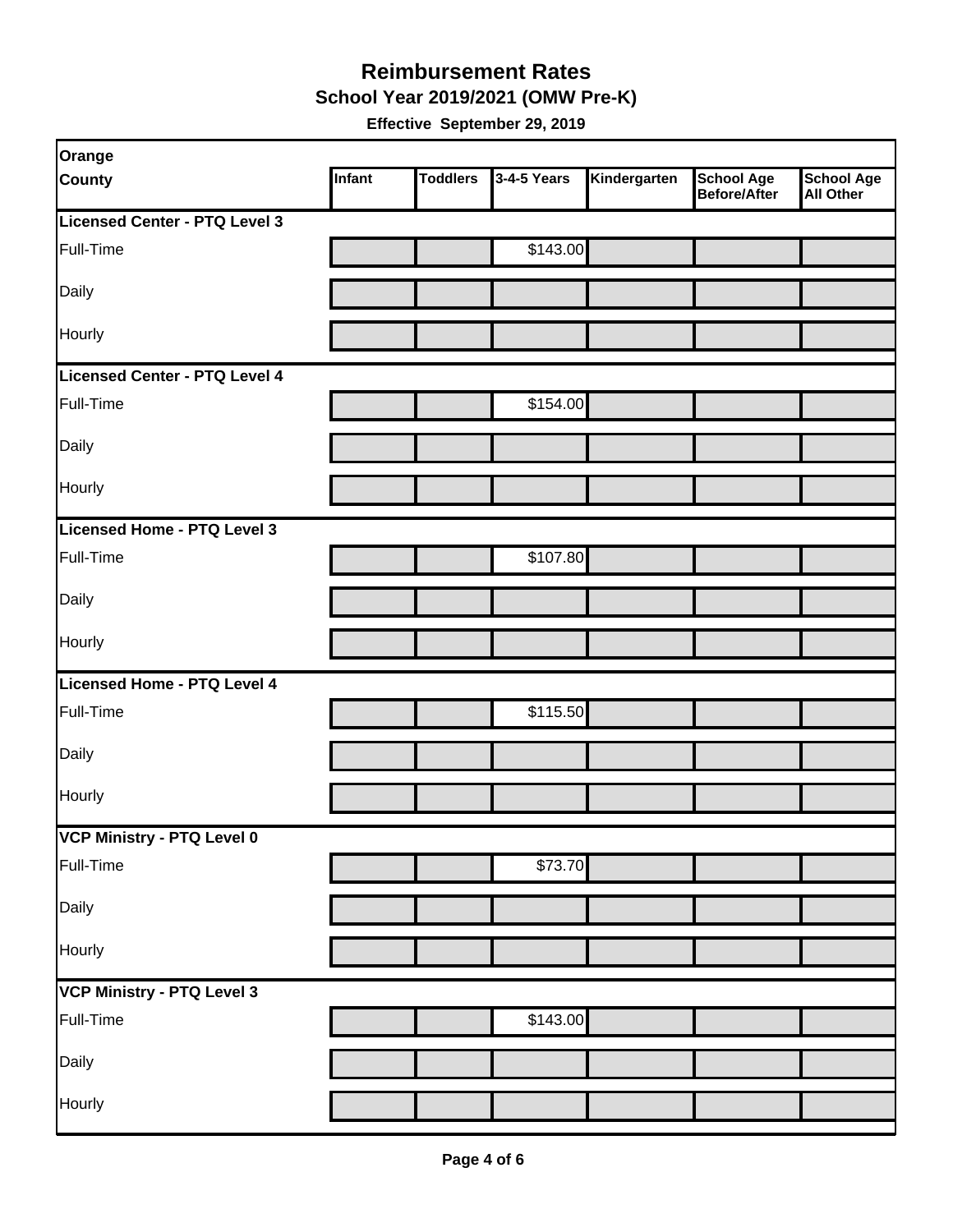**School Year 2019/2021 (OMW Pre-K)** 

| <b>Orange</b>                           |               |                 |             |              |                                   |                                       |
|-----------------------------------------|---------------|-----------------|-------------|--------------|-----------------------------------|---------------------------------------|
| <b>County</b>                           | <b>Infant</b> | <b>Toddlers</b> | 3-4-5 Years | Kindergarten | <b>School Age</b><br>Before/After | <b>School Age</b><br><b>All Other</b> |
| <b>VCP Ministry - PTQ Level 4</b>       |               |                 |             |              |                                   |                                       |
| Full-Time                               |               |                 | \$154.00    |              |                                   |                                       |
| Daily                                   |               |                 |             |              |                                   |                                       |
| Hourly                                  |               |                 |             |              |                                   |                                       |
| Private Accredited School - PTQ Level 0 |               |                 |             |              |                                   |                                       |
| Full-Time                               |               |                 | \$110.00    |              |                                   |                                       |
| Daily                                   |               |                 |             |              |                                   |                                       |
| Hourly                                  |               |                 |             |              |                                   |                                       |
| Private Accredited School - PTQ Level 1 |               |                 |             |              |                                   |                                       |
| Full-Time                               |               |                 | \$110.00    |              |                                   |                                       |
| Daily                                   |               |                 |             |              |                                   |                                       |
| Hourly                                  |               |                 |             |              |                                   |                                       |
| Private Accredited School - PTQ Level 2 |               |                 |             |              |                                   |                                       |
| Full-Time                               |               |                 | \$132.00    |              |                                   |                                       |
| Daily                                   |               |                 |             |              |                                   |                                       |
| Hourly                                  |               |                 |             |              |                                   |                                       |
| Private Accredited School - PTQ Level 3 |               |                 |             |              |                                   |                                       |
| Full-Time                               |               |                 | \$143.00    |              |                                   |                                       |
| Daily                                   |               |                 |             |              |                                   |                                       |
| Hourly                                  |               |                 |             |              |                                   |                                       |
| Private Accredited School - PTQ Level 4 |               |                 |             |              |                                   |                                       |
| Full-Time                               |               |                 | \$154.00    |              |                                   |                                       |
| Daily                                   |               |                 |             |              |                                   |                                       |
| Hourly                                  |               |                 |             |              |                                   |                                       |